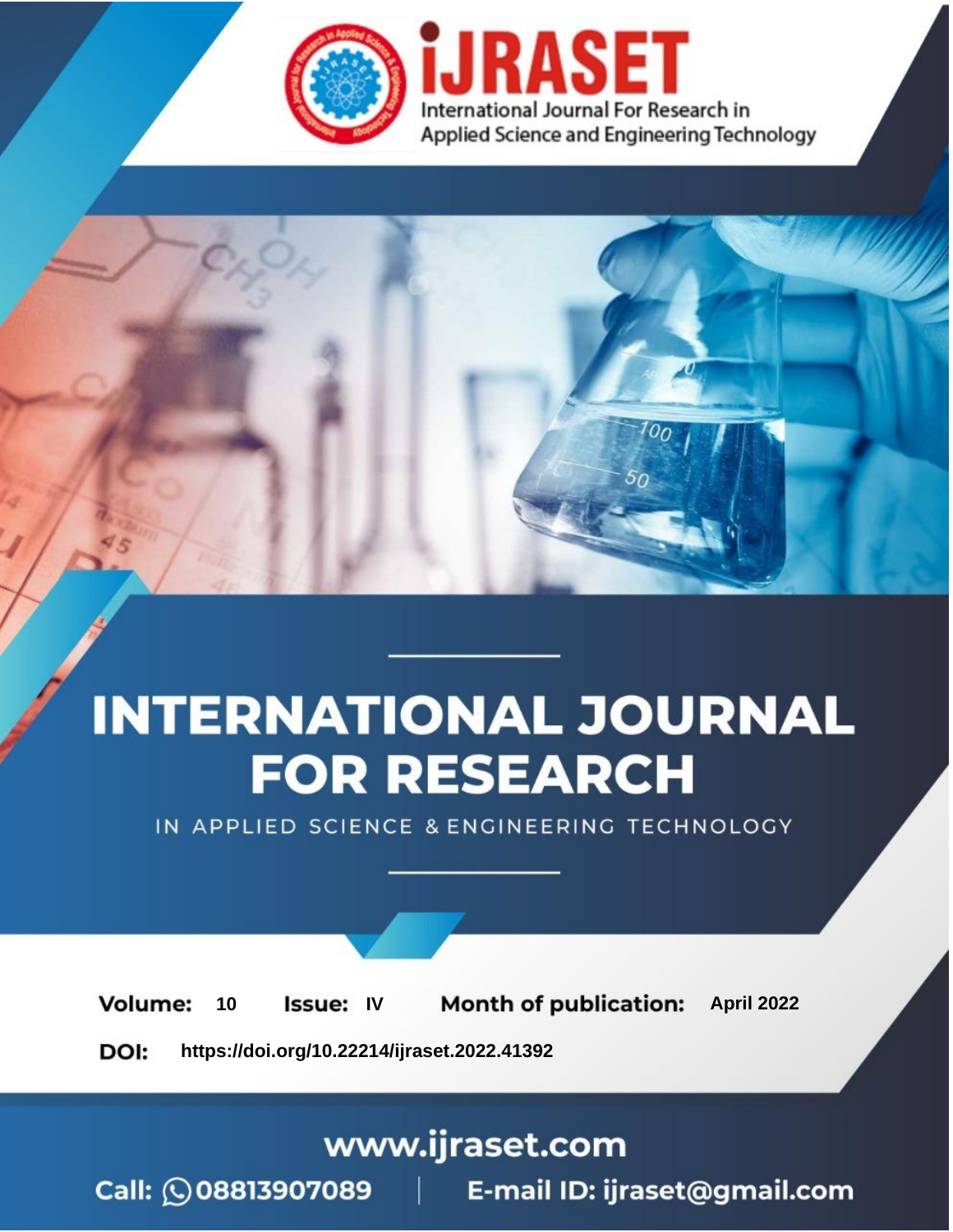International Journal for Research in Applied Science & Engineering Technology (IJRASET**)**

 *ISSN: 2321-9653; IC Value: 45.98; SJ Impact Factor: 7.538 Volume 10 Issue IV Apr 2022- Available at www.ijraset.com*

### **Power Genration Using By Peltier Module**

Mr. Abhay Halmare<sup>1</sup>, Shreya Damodhar Zade<sup>2</sup>, Simran Ramkrushna Parchake<sup>3</sup>, Ritesh Siddharth Borkar<sup>4</sup> *<sup>1</sup>Professor, K.D.K. College of Engineering, Nagpur, India 2, 3, 4 Student Department of Electrical Engineering, KDK College Of Engineering Nagpur, India*

*Abstract: Purpose of making this project is to generate electrical energy from bad materials cow dung , dry paddy fields, dry leaf and bad stuff etc. and store that electrical energy in the battery through the circuit and use that electrical energy to operate the whole project. And the LED bulb is shown to be turned on and the use of filters to control pollution from energy production .So in this our Project we show successfully How to generate electricity by Waste Materials And Store electricity in Battery successfully. The main aim behind this project is to reduce the pollution, and recycle the wastage and reuse them and finally to produce the electricity from waste. Energy harvesting is the main focus of the researchers all over the world. It is because of deployment of million sensor nodes and bottleneck of battery. This method avails various methods like piezoelectric, electromagnetic, solar and thermoelectric.*

*Keywords: LED (Light emitting diode), Electromagnetic, Thermoelectric, Voltage, Sag, Piezoelectric, Power Quality*

#### **I. INTRODUCTION**

The Purpose of making this project is to generate electrical energy from bad materials like cowdung, garbage and bad stuff etc. and store that electrical energy in the battery through the circuit and use that electrical energy to operate the whole project. And the LED bulb is shown to be turned on and the use of filters to control pollution from energy production. To burn the waste material and to use that heat power generation we are using Peltier plates so by heating it the plates generate the voltage and that voltage is used to charge the battery

So in this our Project we show successfully How to generate electricity by Waste Materials And Store electricity in Battery successfully.

#### **II. LITERATURE REVIEW**

Method for generating power such as burning of wood, petrol, diesel, coal, is continuously depleting with nature, so that exceeded usage of electricity according to the consumer demand. Global warming is the increase in the average measured temperature of the Earth's near surface air and Oceans since the mid-20th century, and its projected continuation. Global surface temperature increased  $0.74 \pm 0.18$  °C (1.33  $\pm$  0.32 °F) during the Thomas Jon Seebeck (1934) invented that a temperature formed between two dissimilar conductors produces a voltage and current. At the heart of the thermoelectric generator effect is the fact that a temperature difference in a conducting material results in heat flow between one side to another side.

A thermoelectric device is a solid-state semiconductor based electronic component capable of converting a voltage input into a temperature difference

which can be used for either heating or cooling. Conversely, when a temperature difference is applied to the device, it has the capability of producing DC electrical power. Ceramic substrate is made of Alumina, Beryllium Oxide or Aluminium Nitride. Diffusion barrier is layered on the ends of each element. Copper interconnects are given on ceramic to let the current flow from each couple through links.

Thermoelectric generators directly convert a very small part of the heat going through them into electricity. They are composed of three parts: two heat exchangers and a TE module. The efficiency of the TE module depends on the properties of the materials used for the thermocouples. For the moment semiconductors offer the best efficiency. The only couple of materials available on the market at a reasonable price are Bismuth Telluride (Bi2Te3). These materials can work at a temperature as high as 260°C continuously and intermittently up to 380°C.

#### **III. SCOPE**

The system has following features scope which make system more reliable and effective.

*1)* In this study advantages of the proposed heating system can be considered in two main aspects; saving energy resources and reducing environmental impacts. In the first aspect use of cow dungs as a renewable fuel source saves the fossils fuels from exploitation.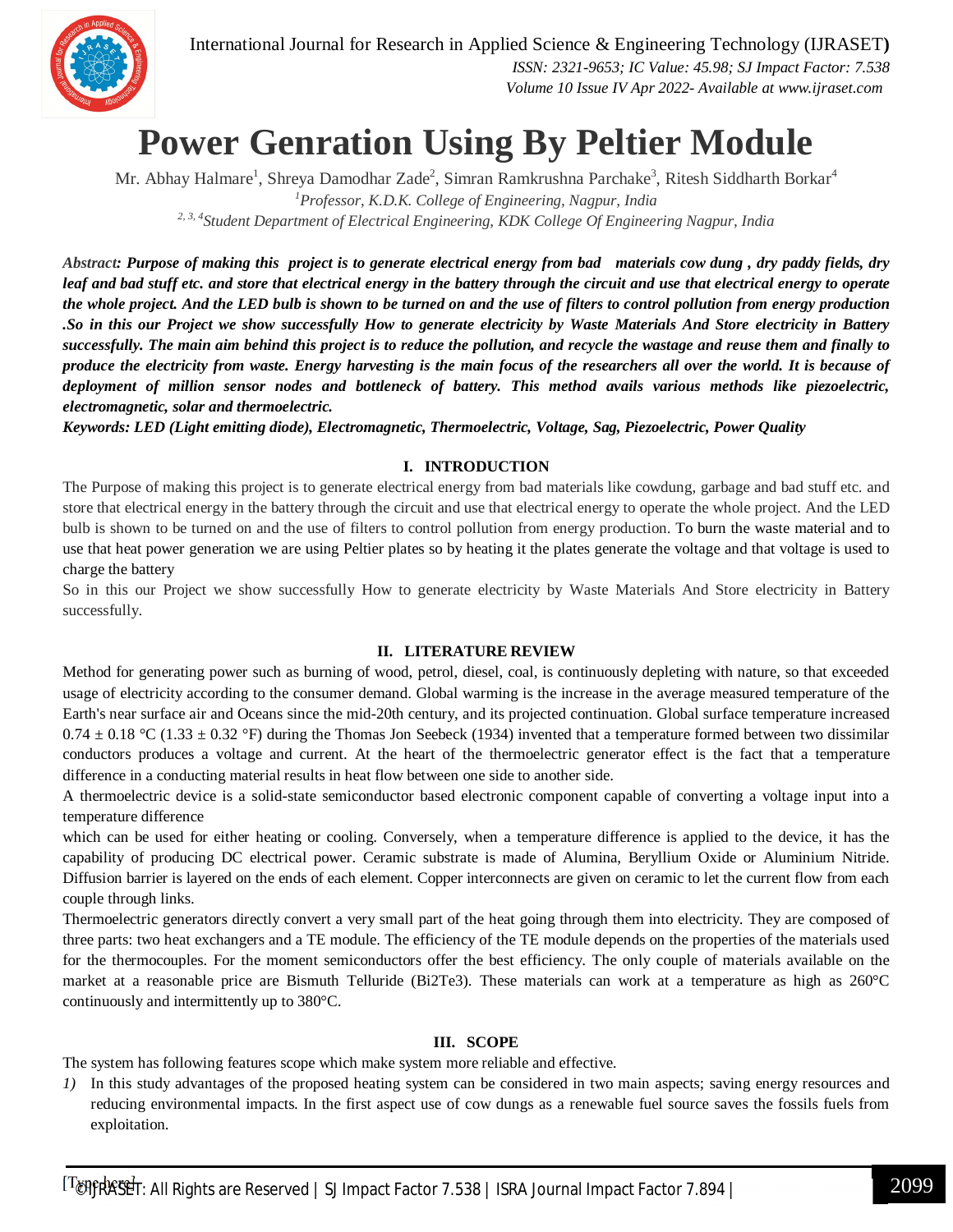

International Journal for Research in Applied Science & Engineering Technology (IJRASET**)**  *ISSN: 2321-9653; IC Value: 45.98; SJ Impact Factor: 7.538 Volume 10 Issue IV Apr 2022- Available at www.ijraset.com*

- *2)* It also assists the government to avoid unnecessary investment to install fuel pipeline in outlying areas. Fuel is currently transported to these areas by truck. Therefore by implementation of this project the cost of fuel transportation is also reduced.
- *3)* Reduction of Waste Going to Landfill Sites, The waste to energy reduces the expense of trash transportation and landfilling, while at the exact same time, it produces power that has monetary value. It reduces the amount of waste going to landfill sites as well as could conserve the considerable expense of transporting waste to landfills as a lot of significant landfills are fairly distant from the primary town hall.
- *4)* It is Environment-friendly Electricity and heat can be generated from waste, which provides an alternative and more environment-friendly source of energy Waste to energy is an emerging innovative set of technologies aimed at better sustenance of the environment, with minimum damage to the ecosystems. With these technologies developing by day and their acceptance increasing amongst households and industrial set-ups worldwide, waste to energy is seen as a development tool for emerging countries.

#### **IV. WORKING PRINCIPLE**

When we burn waste materials , then heating panels convert heat to electricity and Red LED bulb glowing by electricity for showing electricity power ,After that circuit take electricity and give to battery for Battery Charging , And waste materials burning running in burning box , and there is heating sensor and when heating sensor is heated by heating ,Then Heating sensor turn On the LED bulb, ( Because Heating sensor work as a on/off switch ). After that we can See Full successfully Generating Electricity by Waste Materials



Fig.A: Block Diagram

#### *A. Working of Heating Plate*

Simply put, a Heating panel works by allowing photons, or particles of light orheat , to knock electrons free from atoms, generating a flow of electricity.

Heating panels actually comprise many,smaller units called photovoltaic cells



Fig.B: Heating Plate

A p-n junction is formed by placing p-type and n-typesemiconductors next to one another. The p-type, withone less electron, attracts the surplus electron from the n-type to stabilize itself. Thus the electricity is displaced and generates a flow of electrons, otherwise known as electricity

When heat hits the semiconductor, an electron springs up and is attracted toward the n-type semiconductor

This causes more negatives in the n-type semiconductors and more positives in the p-type, thus generating a higher flow of electricity.This is the photovoltaic effect.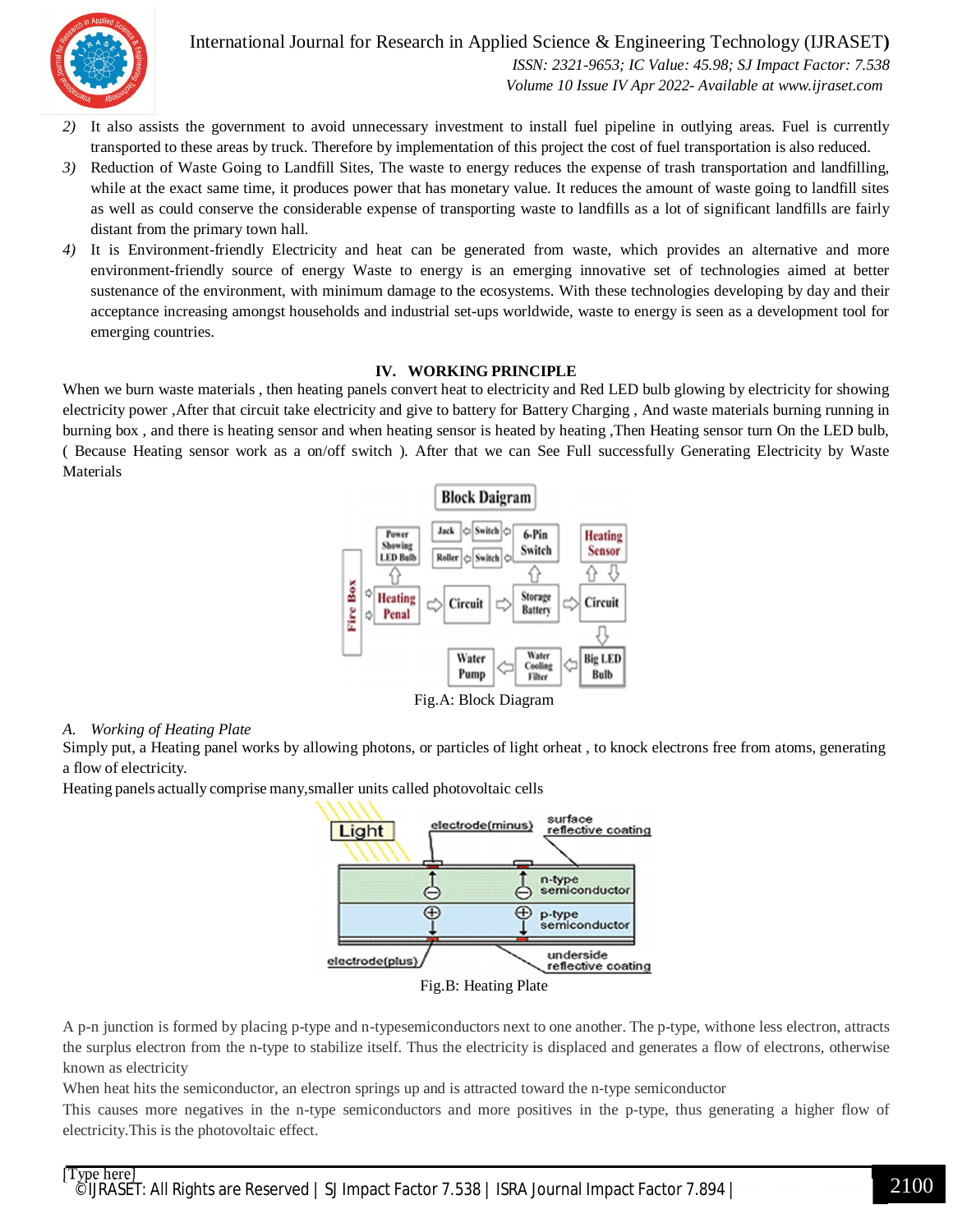

 *ISSN: 2321-9653; IC Value: 45.98; SJ Impact Factor: 7.538 Volume 10 Issue IV Apr 2022- Available at www.ijraset.com*

#### **V. SET UP OF PROJECT**



#### **VI. CONCLUSION**

In This Project we show How to Generate Electricity by waste materials is successfully and we show in project how to control pollution by Pollution control filter , When we making complete our project then we check it's full working ,that time he's working is very good without any problem So our Project is best for working and Showing , How to Generate Electricity by Waste materials.

#### **REFERENCES**

- [1] Suresh S.Balpande, Rajesh S.Pande, Rajendra M.Patrikar, Design and Low Cost Fabrication of Green Vibration Energy Harvestor, Elsevier, Sensors and Actuators, A: Physical, Volume 251, 1 November 2016, Pages 134-141, ISSN 0924-4247 , http://dx.doi.org/10.1016/j.sna.2016.10.012
- [2] Surash Balpande, Manish Bhaiyya, Dr, Rajesh S. Pande, Low Cost Fabrication of Polymer Substrate Based Piezoelectric MicroGenerator With PPE,IDE and ME, Accepted Manuscript, IET Electronics Letter, ISSN 1350-911XPrint ISSN 0013-5194 DOI: 10.1049/el.2016.4099
- [3] Sarinee Ouitrakul, Preliminary Experiment for Electricity Generation using Peltier Modules, 78-1-4799-2993-1/14/\$31.00 ©2014 IEEE
- [4] WebSource:www.reuk.co.uk/wordpress/thermoelectric/what-isa-peltier-cooler/